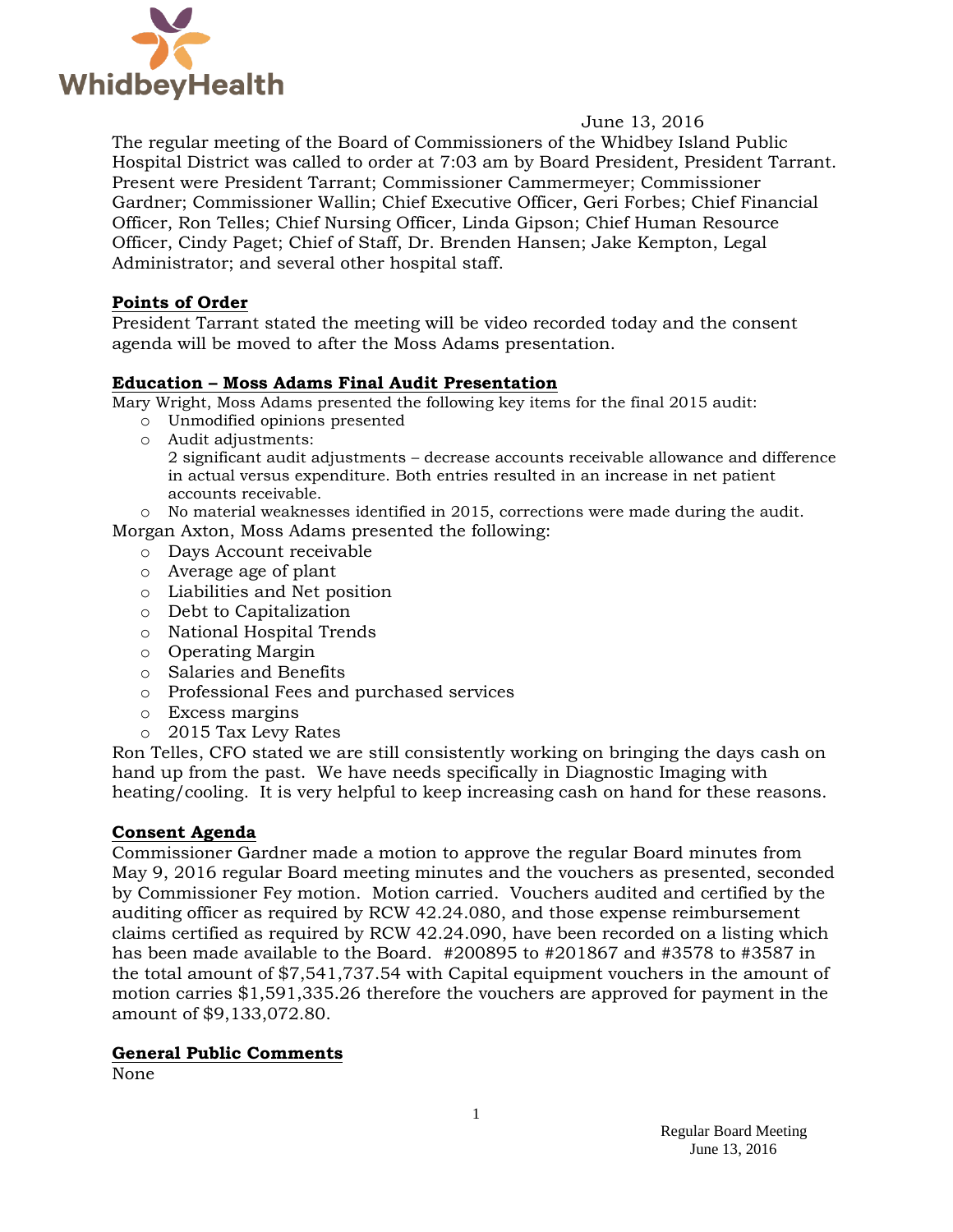

# **Quality and Patient Safety**

A) Quality and Nursing Update

Linda Gipson, CNO reported the following:

- Ouality measures have been worked on and we have higher indicators, which is helping to ensure better quality of care.
- Sound Physicians hospitalist group has received national recognition for the "Best Performance" in a small hospital. Sound Physicians up has been with WhidbeyHealth since April 2014.
- 30 WhidbeyHealth nurses have attended the nurse recognition program; 25 in EKG, 5 nurses starting the critical care program. Students are doing clinical rotation here onsite and students from the university.
- We are in phase II for the LEAPT deliveries program, moving forward with initiatives.

## **Medical Staff Report**

A. Chief of Staff Report

Dr. Brenden Hansen, Chief of Staff reported the following provisional courtesy staff appointments:

Melissa C. Smith, MD Provisional Courtesy Staff Appointment M. Chris Conley, ACNP Provisional Courtesy Staff Appointment Alicia A. Darr, CNM Provisional Courtesy Staff Appointment

Commissioner Fey made a motion, seconded by Commissioner Cammermeyer to approve the provisional courtesy staff appointments as presented. Motion carried. Dr. Brenden Hansen, Chief of Staff reported the following courtesy staff reappointment:

Lee-Loung Liou, MD Courtesy Staff Reappointment Commissioner Fey made a motion, seconded by Commissioner Cammermeyer to approve the courtesy staff reappointment as presented. Motion carried. Dr. Brenden Hansen, Chief of Staff reported the following resignations:

Lawrence Andrews, MD Effective June 3, 2016

James Winde, MD Effective June 15, 2016

Dr. Brenden Hansen, Chief of Staff reported Dr. Benjamin Hu will be resigning, but still seeing patients until September 1, then retiring.

## **Opened General public comments**

None

# **Staff and Status Reports from Administration**

A. Administrative Update

Geri Forbes, CEO reported the following:

- Unveiling of the new WhidbeyHealth Medical Center will be at 10 am this morning, refreshments to follow. Thanked Keith Mack and his staff; Jamey Pennington and his staff.
- We recently participated in the Cascadia rising drill event; which included training for all management and their staff. Event went very well.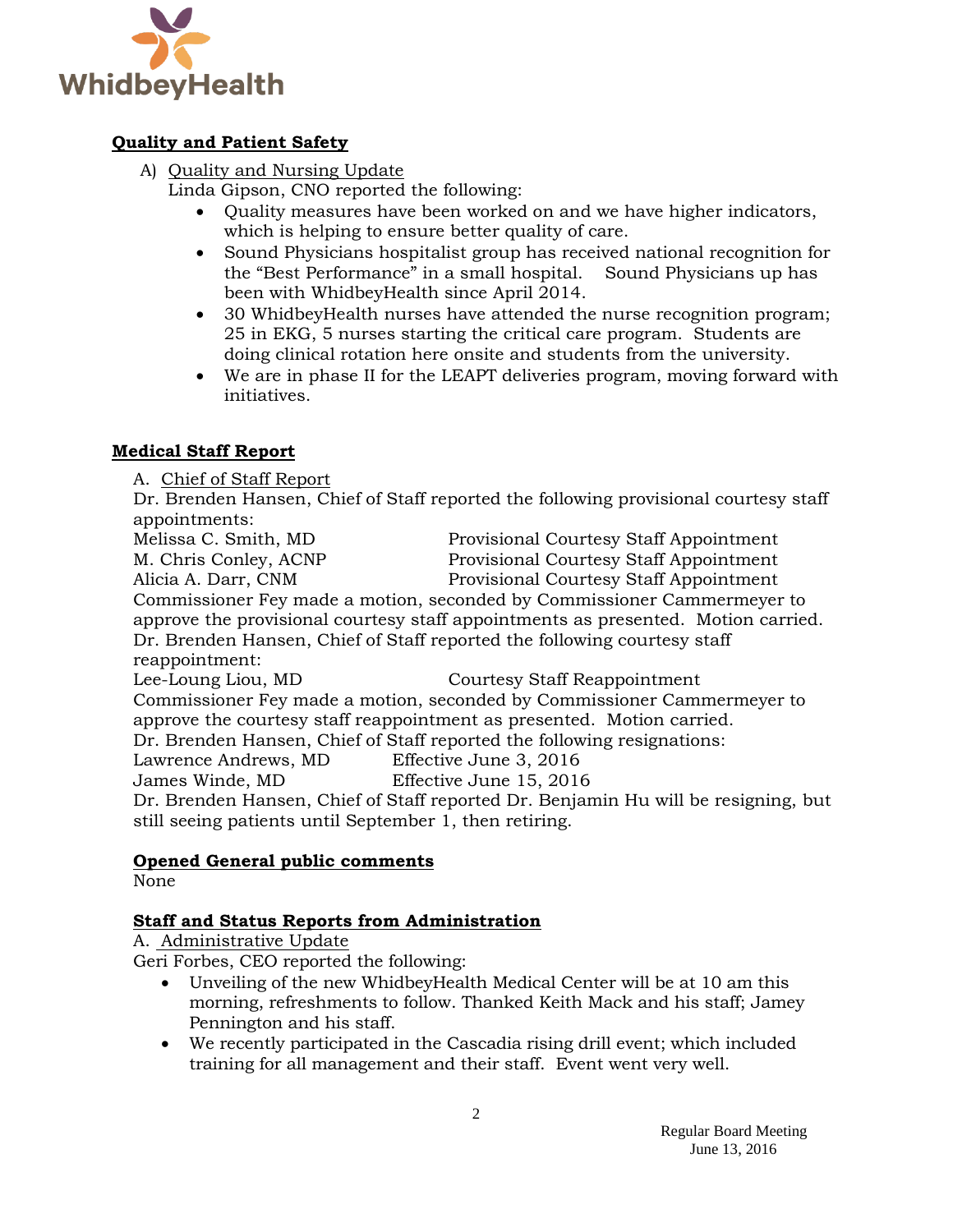

- WhidbeyHealth received Business of the month award, accepted by Michael Zervas and Dr. Doug Langrock.
- Congratulations to the employees who have furthered their education, story write up in the WhidbeyHealth Happenings.
- Daisy award 2016 winner Laura Renninger, RN, congratulations to Laura.
- Provider talks last month included Dr. Fred Wilson, Orthopedic who spoke about injury prevention.
- Relay for life event raised \$5423.40; thank you to all who attended and supported.
- Alicia Darr, CNM has accepted the position of Midwife at WhidbeyHealth.

### Finance

Ron Telles, CFO discussed and presented the April financials:

- Total Clinic Visits
- RHC Clinics
- Specialty Clinics
- Whidbey Community Physicians
- ER Visits and Ambulance
- Surgeries
- MRI and CT scans
- Home Health & Hospice
- P-days and Discharges
- 2015 Revenue
- Operations Income
- Statement of Revenue and Expenses
- Look at next slides

We are looking at May's to be a positive line, and cash on hand will continue to increase.

### C. Dashboard

Linda Gipson, CNO reported the following new updated dashboard:

- New updated dashboard that is easy to understand with more graphics. Data published on the web, easy to read.
- Patient satisfaction scores are increasing.
- Value based service lines are improving.

Linda Gipson, CNO stated core process improvements are helping to increase patient satisfaction.

### **Board Items**

A. Committee Update

None

B. Vote on Bylaws

President Tarrant reported we have the revised bylaws and are asking for approval. Commissioner Gardner made a motion and Commissioner Fey seconded, motion carried.

C. Election of Board President

President Tarrant stated she has resigned from the Board as of June 22, 2016 and opened the floor for nomination of a new President of the Board.